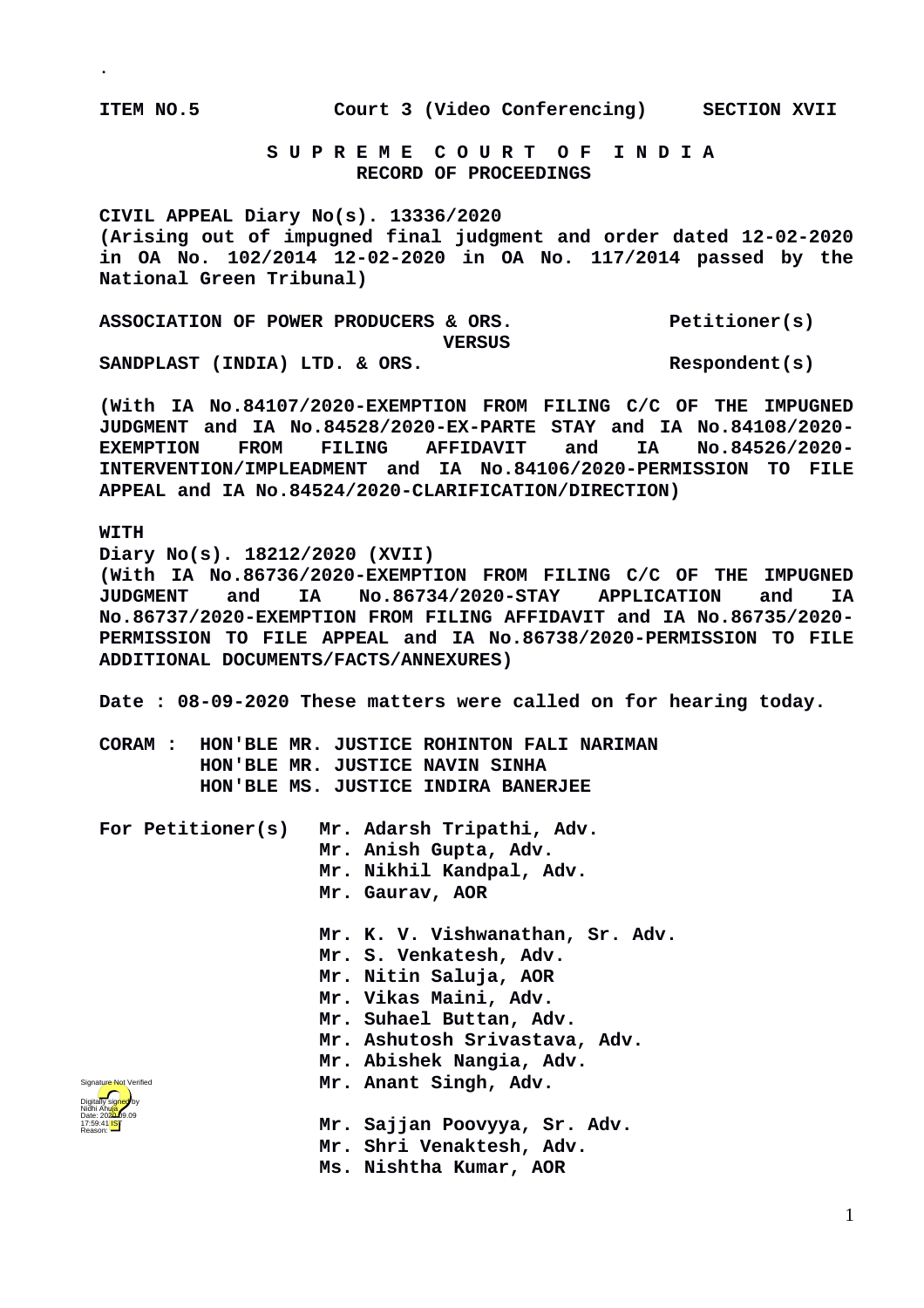**Mr. Vikas Maini, Adv. Mr. Suhael Buttan, Adv. Mr. Ashutosh Srivastava, Adv. Mr. Abishek Nangia, Adv. Mr. Anant Singh, Adv. Mr. Pratibhanu Singh Kharola, Adv.**

**For Respondent(s)**

 **UPON hearing the counsel the Court made the following O R D E R**

**CIVIL APPEAL Diary No. 13336/2020**

**Permission to file appeal is granted.**

 *Qua***appellant Nos. 2, 4, 5, 6, 7 -**

**Issue notice.**

*Dasti* **service, in addition, is permitted.**

**Tag the matter along with Civil Appeal Nos. 1692-1693 of 2020.**

**Pending further orders, there shall be a stay of recovery in pursuance of the impugned order of the NGT.**

 *Qua* **Appellant Nos. 1, 3, 8 and 9 Issue notice.** *Dasti* **service, in addition, is permitted.**

**Tag the matter along with Civil Appeal nos. 1692- 1693/2020.**

**Impleadments are allowed. Pending further orders, there shall be a stay of recovery in pursuance of the impugned order of the NGT** *qua* **applicant Nos. 1 to 7 of the impleadment application.**

## **Diary No(s). 18212/2020 (XVII)**

**Permission to file appeal is granted. Issue notice.** *Dasti* **service, in addition, is permitted.**